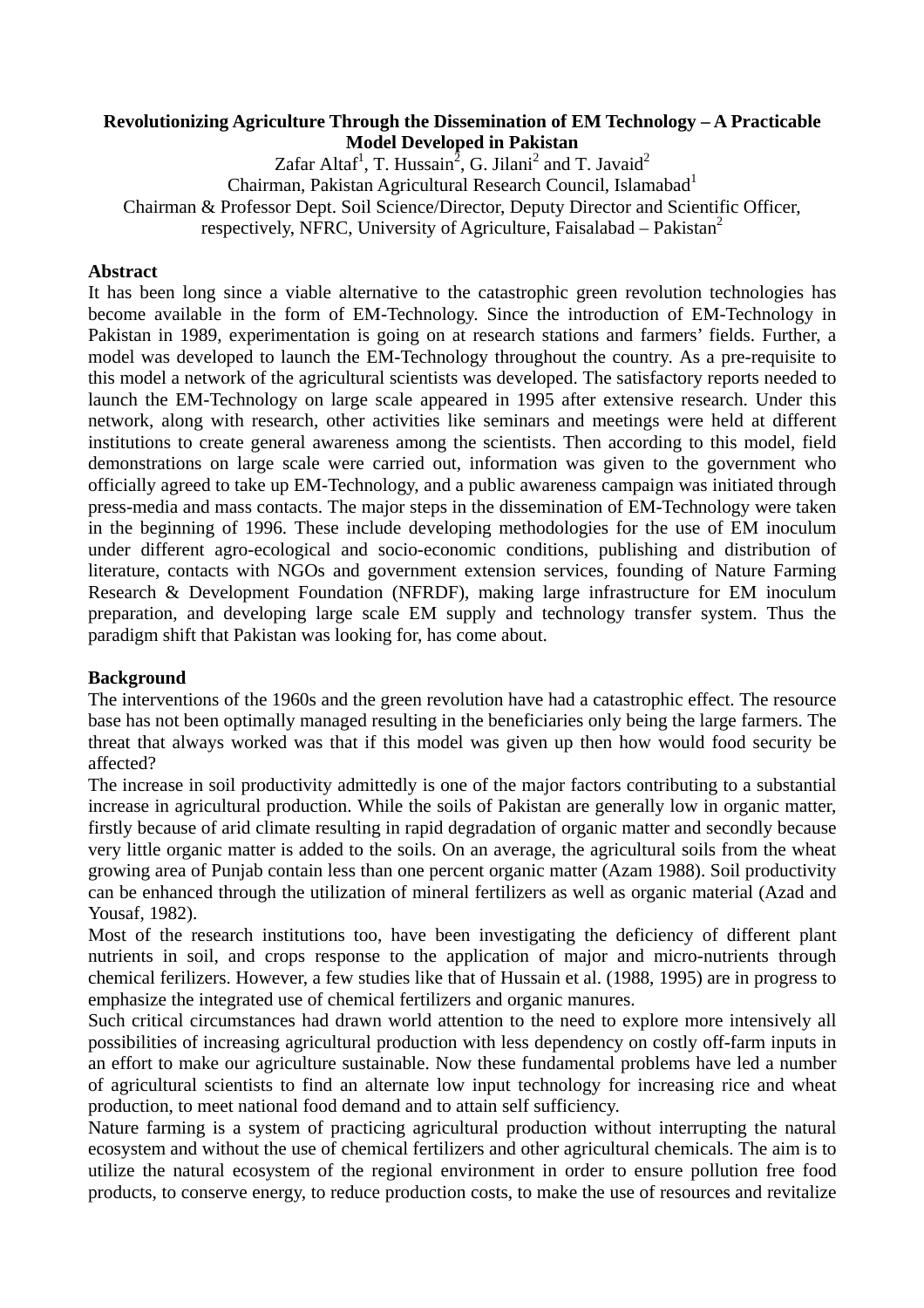agriculture especially on small to average farms. Research efforts have been made by different workers (Higa and Wididana 1991) to increase crop yield by enriching soil fertility through EM technology. In this nature farming technique, addition of EMs such as photosynthetic bacteria, ray fungi, filamentous fungi and yeast to the soil in order to stimulate decomposition of crop residues, manures, composts, industrial wastes and thus make the fixed nutrients available to the plants. Nature farming which is a system of organic recycling seems to have good prospects of satisfying the following.

- To avoid or largely exclude the use of synthetic agricultural chemicals, especially fertilizer and pesticide.
- To enhance environmental quality and production of the natural resources base.
- To improve the productivity and profitability of small farmers and long-term sustainability of their farming system.
- To optimize the use of on-farm resources and minimize the dependence of farmers on purchased inputs, especially fertilizers and pesticides.
- To enhance the safety and nutritional quality of food.

It has been a long time since a viable alternative has become available in the form of EM-Technology. Included in this promise is the utilization of sugar waste material estimated at nearly 2 million tons, poultry manure which is nearly half a million tons and increasing by 10 to 15 percent every year. Besides, being environment friendly it is also converting agro-residues into useful productive organic material.

The paradigm shift that Pakistan was looking for, has come about. The change would be not only in the productive sector but for an ability to think organically, and to consider this technology as a forerunner of many more such activities.

In Pakistan, the research on EM-Technology has been underway since 1990 which showed very good prospects of this technology in crop production (Rashid et al., 1994; Islam et al., 1994; Akhtar et al., 1996; Hussain et al., 1996). Encouraged from these results, it was decided in 1996 to introduce the EM-Technology among the farmers so that the country could be benefited from the need for the import of chemical fertilizers and food commodities.

## **Methodologies of the Model**

For the dissemination of EM-Technology among the farmers, action oriented strategies were planned, and then practiced under the existing infrastructure of farming and marketing in the country. Based on the experience, the successful strategies were pooled to develop a technology transfer/EM-Technology dissemination model workable in Pakistan, and perhaps anywhere else in the world with slight changes.

The pre-happening of this model was an experiment on rice-wheat production with EM under the APNAN (Asia-Pacific Natural Agriculture Network) research grant starting in 1990 for three years. This experiment created further interest among the scientists and inspired for further experimentation in Pakistan. Thus, just after one year, in 1991 the concepts and strategies were thought to develop a dissemination model for EM-Technology. The main features of this model in chronological order are as follows:

#### **1. Preliminary Research**

After two years (in 1992) by having the positive results from APNAN experiment on rice-wheat, a few other experiments were designed and conducted on the decomposition of organic materials, growing cotton-wheat and vegetables with and without EM, at University of Agriculture, Faisalabad.

#### **2. Scientists Network**

Further, in 1992 a network of scientists from all over the country was developed to conduct extensive research on EM-Technology. This was named as "Natural Agriculture Research and Development Network (NARDN)". More than forty scientists were included in this network most of whom started doing experiments on different aspects of EM-Technology.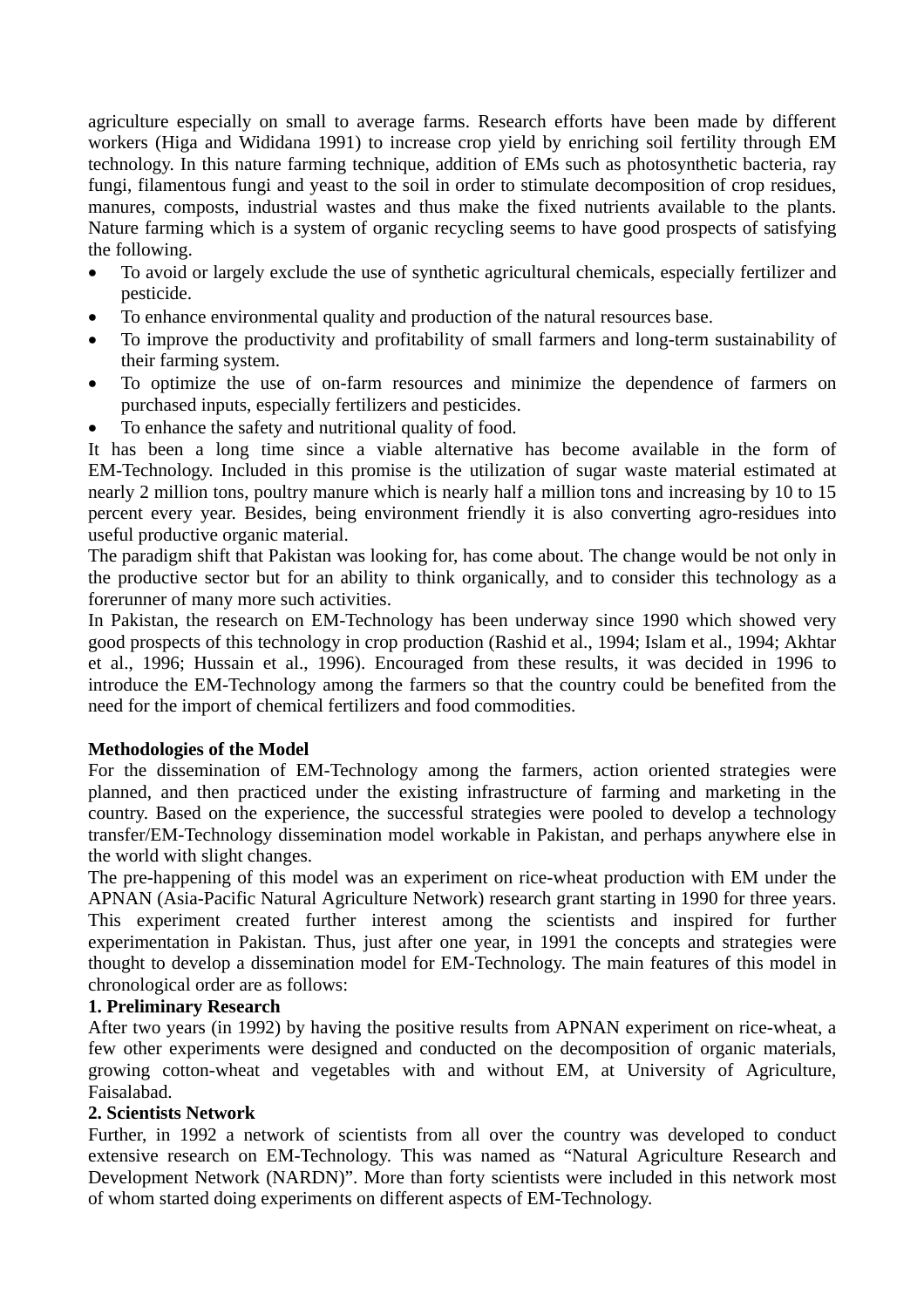### **3. Publication and Presentation of Results**

The results of preliminary studies were presented at various national and international scientific forums, and papers were also submitted for publication in scientific journals.

### **4. Publication of Technical Literature**

To create more awareness within the scientists and technical personnels, available information on EM-Technology was complied in the form of small books/manuals/research reports. In addition, comprehensive information was also published in the form of small booklets, pamphlets, and newsletter/newspaper articles in local language (Urdu). This practice is still in progress.

### **5. Establishment of NFRC**

During the first visit of Prof. Dr. Teruo Higa to Pakistan in 1992, a comprehensive proposal was submitted to APNAN/INFRC through him for the establishment of an autonomous type Nature Farming Research Centre (NFRC) at University of Agriculture, Faisalabad (UAF) in Pakistan. This proposal was approved, and the NFRC came into being and commenced work on July 1, 1993. Almost all the activities of EM-Technology research and development came under NFRC. Attached to NFRC, an agricultural farm was also established to conduct field experiments and demonstrations on EM-Technology.

### **6. Holding of Seminars**

A series of national level annual seminars was started in 1993, in which scientists from all over the country present their research results of EM-Technology experiments. Proceedings of these seminars are published regularly, and distributed to many other scientists and institutions. Occasional seminars are delivered by the NFRC staff as well as Japanese counterparts at different institutions to let the participants understand the concepts and theories of EM-Technology. In addition to this, speeches are made in the farmers gatherings/meetings to teach them about the use of EM for crop and livestock production.

### **7. Farmers Field Demonstrations**

Since 1994, on a very large scale, on-farm EM-Technology demonstrations were started at farmers fields on different crops and forest plantations like bamboo and poplar etc. This practice is still in progress in a multiple manner.

#### **8. Inclusion in National Research Agenda**

After the above mentioned preliminary achievements, the Government of Pakistan felt that EM-Technology is a viable technology and there is a need to explore its many other aspects at wider scale through further research. Therefore, upto 1995 it became a prominent feature in the research agenda of leading research institutions.

#### **9. Government Agreement**

In 1996, their Excellencies, the President, and the Prime Minister of Pakistan paid their attention for the large scale adoption of EM-Technology in the country. As a result an agreement was signed by the Government of Pakistan, and the INFRC/APNAN/EMRO, Japan to have a close cooperation for the dissemination of technology, and manufacture /supply of EM on large scale.

#### **10. Bank Loans**

In 1996, Prime Minister of Pakistan issued a special directive to Agriculture Development bank of Pakistan (ADBP) to tag the agricultural production loans with the acquisition of EM-Technology. However, this condition was relaxed by the request of NFRC as EM could not be supplied to all the farmers due to limited manufacturing facility.

#### **11. Founding of NFRDF**

In 1994, a farmers' welfare NGO named as Nature Farming Research & Development Foundation (NFRDF) was established to facilitate the relation between farmers and NFRC.

#### **12. Technology Transfer Program**

In the beginning of 1996, an extensive program was designed to cover the Province of Punjab which is the largest agricultural province in Pakistan. For this purpose Department of Agriculture (Extension) extended their cooperation for holding farmers' meetings, conduct field demonstrations and farmers' trainings. Various farmers' NGOs also got involved in this EM-Technology Transfer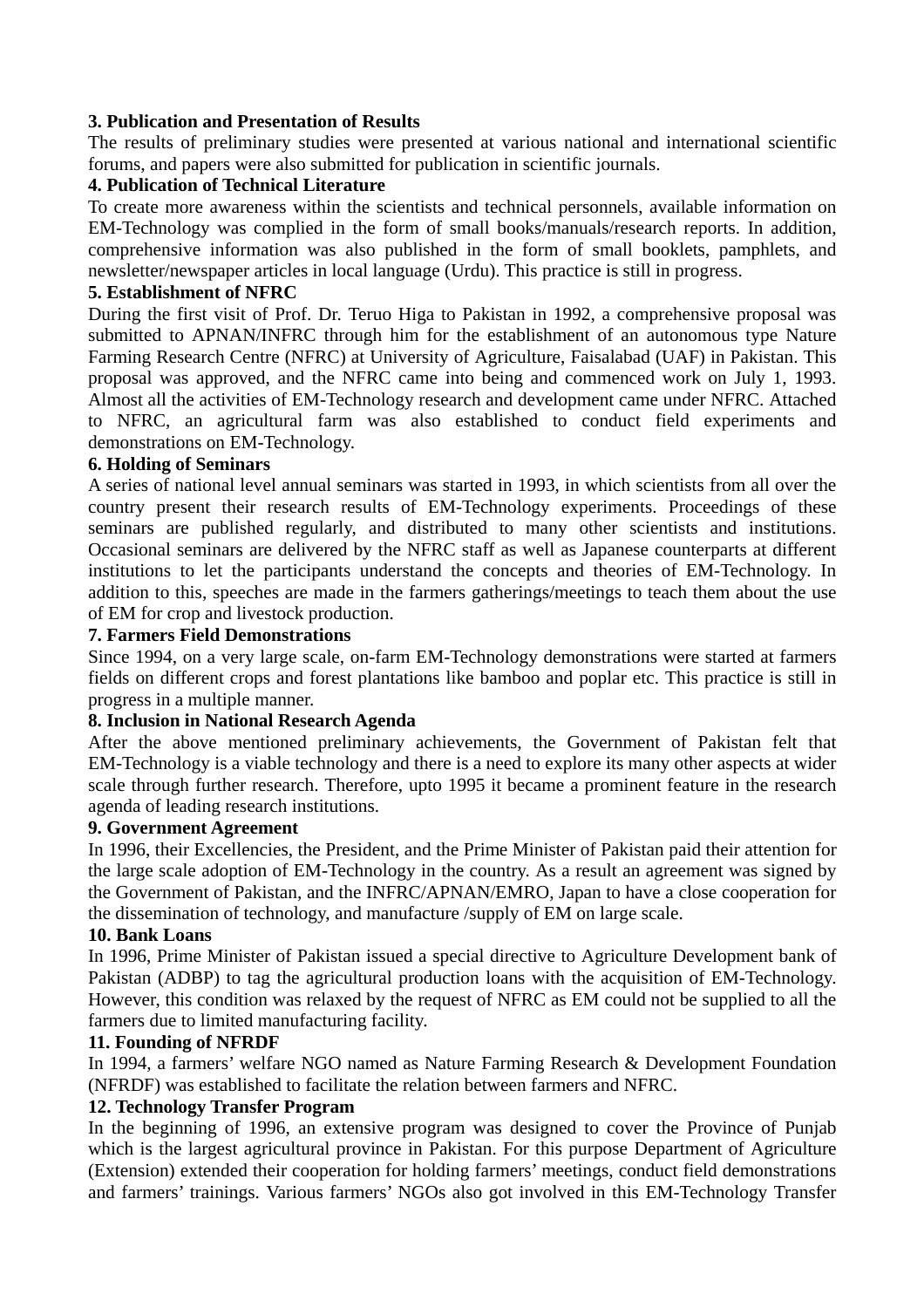program. All this activity was handled by NFRDF which employed many Technology Transfer Officers (TTO), and developed a facility for large scale production of EM in collaboration with EMRO, Japan.

## **13. Establishment of NFRDCs**

For the large scale testing of EM-Technology under different agro-ecological conditions of the country, it has been planned to establish one Nature Farming Research & Development Centre (NFRDC) in each province. The first one is already established as NFRC in Punjab, while the second one has also been established in Sindh Agricultural University, Tando Jam, in the Sindh province, which is funded by NFRDF.

## **Results and Achievements**

As a result of above enlisted activities, there has been a significant positive response from the farmers towards the acceptance of EM-Technology. Further, the scientists from the disciplines of agriculture, livestock production, and environment have become more attracted towards this technology. A brief description of the outcome of the activities of above mentioned model follows; **Government Agencies Involved** 

In the research and extension work of EM-Technology, the following eighteen government agencies were associated.

- Nature Farming Research Centre (NFRC), University of Agriculture, Faisalabad.
- Nature Farming Research and Development Foundation (NFRDF), Faisalabad.
- Ayub Agricultural Research Institute (AARI), Faisalabad
- Punjab University, Lahore.
- Rice Research Institute, Kala Shah Kaku
- Cotton Research Institute (CRI), Multan
- National Agricultural Research Centre (NARC), Islamabad.
- University of Arid Agriculture, Ravalpindi
- Department of Agriculture (Extension, Adaptive Research), Punjab
- Department of Agriculture (Water Management), Punjab
- Department of Agriculture (Plant Protection), Punjab
- Nature Farming Research and Development Centre, Sindh Agricultural University, Tandojam (Sindh)
- Agriculture Research Institue, Tandojam (Sindh)
- Rice Research Institute, Dokari, Karkana (Sindh)
- Quaid-e-Awam Agriculture Research Institute, Karkana (Sindh)
- NWFP Agricultural University, Peshawar (NWFP)
- Agriculture College Rawalkot, Muzaffarabad (AJK)
- Agricultural Research Centre, Seriab, Quetta

## **Involvement of NGOs**

On volunteer basis, fifteen farmers' NGOs identified below are working for the dissemination of EM-Technology in their respective regions.

## **Punjab**

- Pakistan Organic Farmers Association (POFA), Lahore.
- Kissan Board Pakistan, Lahore
- Bamboo Growers Association, Lahore
- Jadeed Ziraat Society of Pakistan, Lahore
- Farmers Associate Pakistan (FAP), Lahore
- Caritas Pakistan, Faisalabad
- Church of Pakistan, Faisalabad
- Punjab Cooperative Fruit Development Board, Faisalabad
- Village Friends Organization, Mian Channu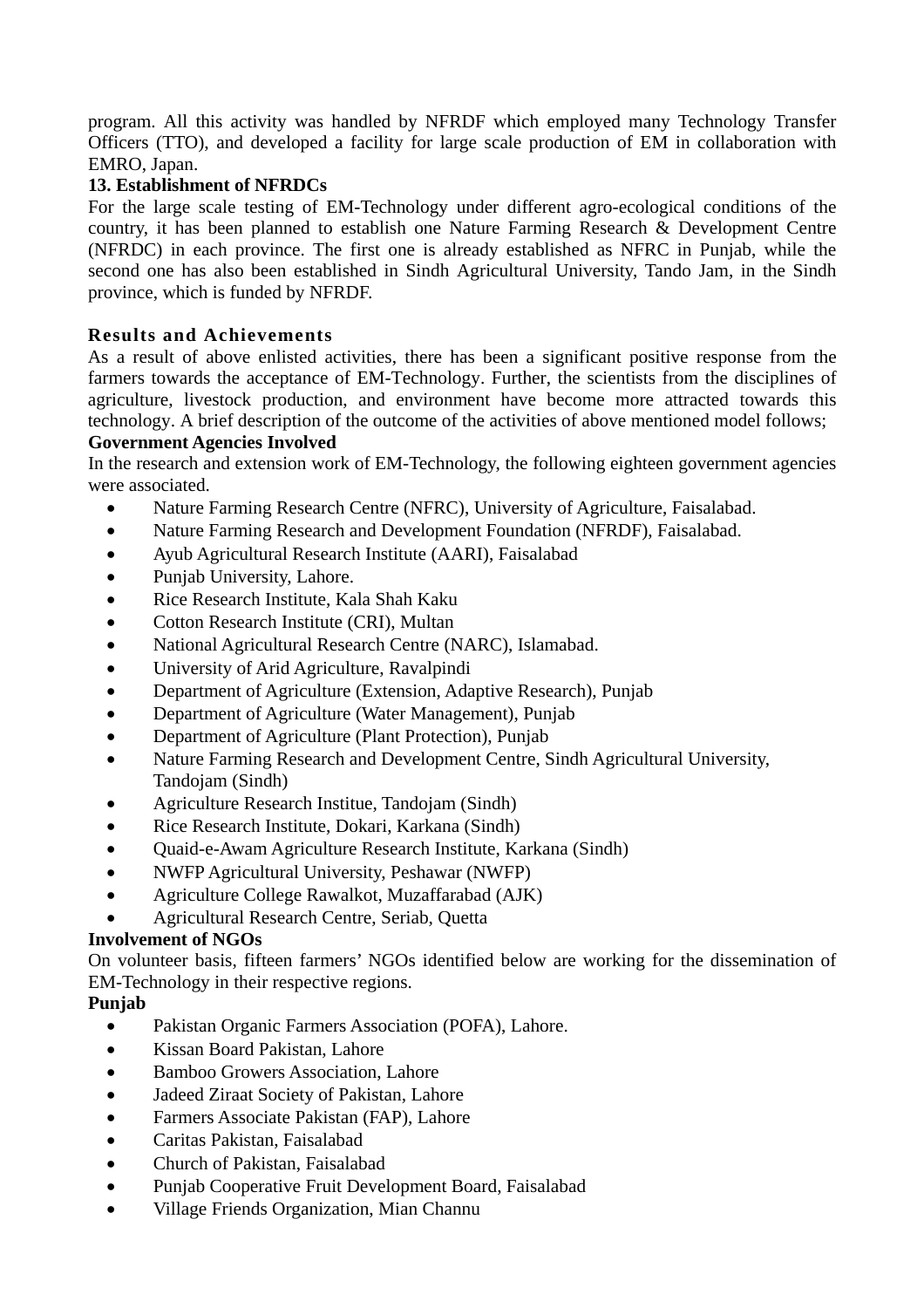- Pakistan Farmers Forum, Main Channu
- Potato, Vegetables & Fruit Growers Cooperative Society, Okara
- Universal Associates, Layyah

## **Sindh**

- Pakistan Horticultural Society, Karachi
- Orangi Pilot Project, Karachi
- Sindh Rural Women Uplift Group, Hyderabad

## **Large-scale Production of EM**

By keeping in view the increased demand of the farmers for EM, the NFRDF, Pakistan with the help of INFRC/APNAN/EMRO, Japan developed the facility for a monthly production of about 1.0 million tons of EM inoculum which would be sufficient to be applied over about 0.5 million acres of cropping on regular basis.

## **Development of Technical Information**

The following books/research reports were published during the period. In addition, a number of research papers were published, and booklets on use of EM-Technology in Urdu language were developed for the farmers.

- Principles of Nature Farming with Effective Microorganisms
- EM-Technology : Ecological Concepts and practices in nature Farming
- Applied EM-Technology
- Proceedings of First National Seminar on Nature Farming
- Proceedings of Second National Seminar on Nature Farming
- Sustainable Rice-Wheat Production through Organic Amendments and Effective Microorganisms (EM)
- Integration of Organic and Mineral Sources of Nutrients along with EM Inoculum for Sustainable Rice Wheat Production

# **Developments in EM Application Methodologies**

Based on the requirement of agro-ecological conditions in various regions of Pakistan, some new methodologies were designed for EM application to the crops. This includes :

- Making extended (20 times) EM by the farmers
- Making EM compost (Bokashi) and its application methods
- Spraying crops with EM
- Drip and Sprinkler irrigation with EM water
- Seed treatment with EM
- Cattle-shed-manure treatment with EM
- Designing of EM-Fermenter for higher efficiency of organic amendments and EM inoculum. The design of a simple EM fermenter and a super fermenter is available

## **Area Covered**

At present, out of 34 districts of Punjab province, in 16 districts the arrangements for the supply of EM to the farmers' had been made. In five districts, the Technology Transfer Officers (TTs) have also been appointed to provide the farmers' technical guidance for the use of EM on crops and in livestock. Currently, about 30,000 acres are being cultivated by using EM-Technology, and a number of poultry and dairy farmers are also using EM. In addition many large scale farmers in Sindh province are using EM-Technology.

The following sketch shows the EM-Technology dissemination program in the Punjab province to be covered in three phases. Until now the first two phases have been covered, and in the third phase area, still the progress is in the preliminary stage, and expected to be covered fully within next one year.